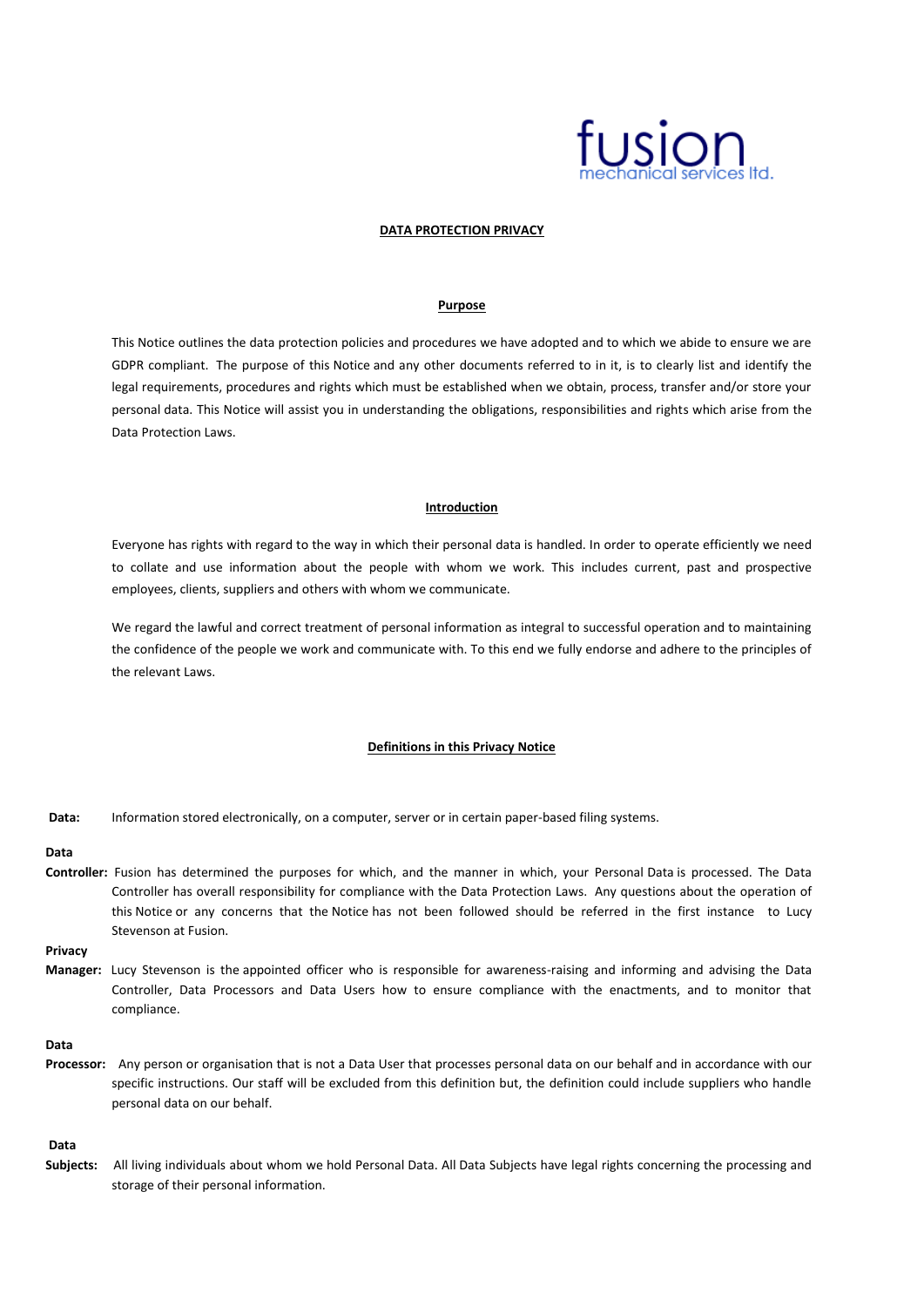- **Data users:** Our employees whose work involves processing your Personal Data. Data users are responsible for the proper use of the data they process and must protect the data they handle in accordance with this Notice.
- **The Enactments:** The Data Protection Act 1998 (the Act) up to and until 25 May 2018 after which The General Data Protection Regulations 2017 (GDPR) will apply, both of which regulate the way in which all Personal Data is held and processed.

## **Personal**

- **Data:** Information which can be used to directly or indirectly identify a living individual.
- **Processing:** Any activity in which the data is used, including (but not limited to) obtaining, recording, organising, amending, retrieving, using, disclosing, erasing, destroying and/or holding the data. The term "processing" also includes transferring personal data to third parties.

#### **Supervisory**

**Authority:** The Authorised Body which is empowered to govern and manage how the GDPR is implemented and abided by in a particular EU state. In the case of the UK the Supervisory Authority is the: Information Commissioner's Office.

# **Sensitive**

Personal Data: This includes information about a person's race, ethnicity, political opinions, convictions, religion, trade union membership, physical and/or mental health, and sexual preference. Sensitive personal data can only be processed with the express written consent of the person concerned

## **Notice Statement**

In accordance with the GDPR anyone processing Personal Data must comply with the six principles of good practice. These provide that Personal Data must:

- 1. be processed fairly, lawfully and transparently;
- 2. only be used for the purpose for which it was collected;
- 3. be adequate, relevant and not excessive for the purpose for which it is being processed;
- 4. be accurate and kept up-to-date;
- 5. not be kept longer than necessary to fulfil the purpose of its collection; and
- 6. be kept secure and protected from unauthorised processing, loss, damage or destruction [

## **1. Fair, Lawful and Transparent Processing**

For Personal Data to be processed lawfully, the basis for the processing must be one of the legal grounds set out in the Enactments. These include, among other things, your written consent to the processing, or that the processing is necessary for the performance of our contract with you.

In the event we collect Personal Data directly from you, this Notice should assist in informing you about:

**1.1** The purpose or purposes for which we intend to process your Personal Data.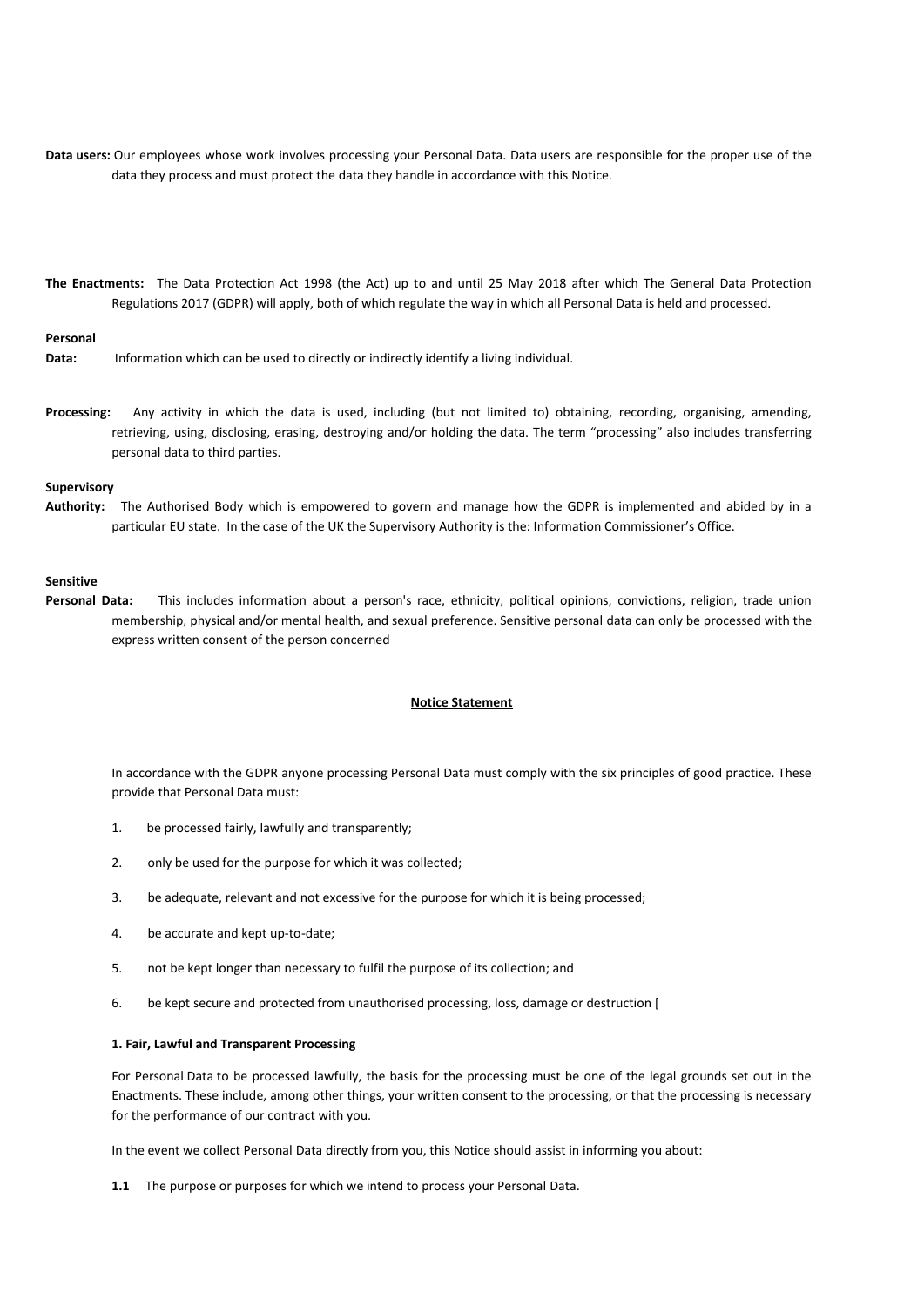**1.2** The types of third parties, if any, with which we may share or disclose your Personal Data.

**1.3** The means with which you can limit our processing and disclosure of your Personal Data.

If we receive Personal Data about you from other sources, we will provide you with this information as soon as possible thereafter.

When sensitive personal data is being processed, additional conditions and securities must be in place to ensure protection.

# **2. Processing for Limited Purposes**

In the course of our business, we shall process the Personal Data we receive directly from you (for example, by you completing forms, sending us papers or from you corresponding with us by mail, phone, email or otherwise) and your Personal Data which we receive from any other source.

We shall only process your Personal Data to fulfil and/or enable us to satisfy the terms of our obligations and responsibilities in our role or for any other specific purposes permitted by the Enactments. Should we deem it necessary to process your Personal Data for purposes outside and/or beyond the reasons for which it was originally collected, we will contact you first, to inform you of those purposes and our intent and may also apply for your consent.

### **3. Adequate, Relevant Non-Excessive Processing**

We will only collect and process your Personal Data as required to fulfil the specific purpose/s of our contract and agreements with you.

### **4. Accurate and up to date data**

We shall ensure that all Personal Data held is accurate and up to date and will check the accuracy of any Personal Data at the point of collection and at regular intervals afterwards. If you become aware that any of your Personal Data is inaccurate, you are entitled to contact us and request that your Personal Data is amended. We will take all reasonable steps to destroy or amend inaccurate or out-of-date data.

# **5. The Timely Processing of the Data**

We will not keep Personal Data longer than is necessary for the purpose or purposes for which it was collected. Once Personal Data is no longer required, we will take all reasonable steps to destroy and erase it.

## **6. Keeping Your Personal Data Secure**

Our employees and contracted personnel are bound to our privacy policies, procedures and technologies which maintain the security of all your Personal Data from the point of collection to the point of destruction.

We maintain data security by protecting the confidentiality, integrity and availability of your Personal Data, and when we do so we abide by the following definitions:

**6.1 Confidentiality:** We ensure that the only people authorised to use your personal data can access it. [Employees are prohibited from accessing and viewing your personal data unless it is necessary to do so]

**6.2 Integrity:** We will make certain that your Personal Data is accurate and suitable for the purpose for which it is processed.

**6.3 Availability:** We have established procedures which mean only our authorised Data Users should be able to access your Personal Data if they need it for authorised purposes.

We also maintain security procedures which include, but are not limited to:

**6.4** Secure lockable desks and cupboards. Desks and cupboards shall be kept locked if they hold your personal data.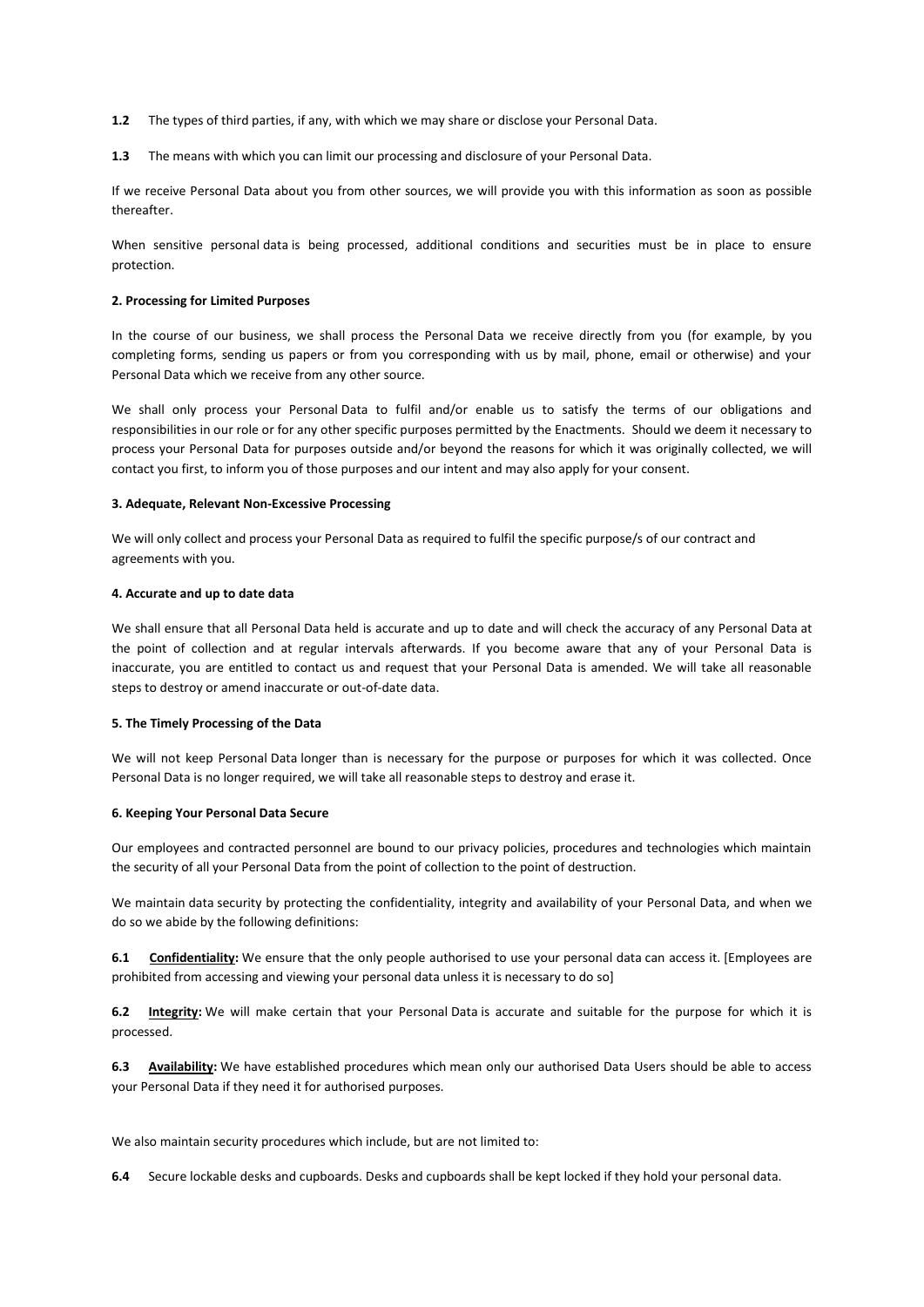**6.5** Methods of disposal. Paper documents containing Personal Data are shredded and digital storage devices shall be physically destroyed when they are no longer required.

**6.6** Data Users shall be appropriately trained and supervised in accordance with this Notice which include requirements that computer monitors do not show confidential information to passers-by and that Data Users log off from or lock their PC/electronic device when it is left unattended.

**6.7** Our computers have appropriate password security, boundary firewalls and effective anti-malware defences. We routinely back-up electronic information to assist in restoring information in the event of disaster and our software is kept up-to-date with the latest security patches.

**6.8** One or all of the following measures shall be applied to the personal data held; separating the personal data and/or pseudonymisation and/or the encoding of the data

**6.9** Lucy Stevenson will ensure that this Notice is kept updated in response to any amendments to the Law.

We shall take appropriate security measures against unlawful and/or unauthorised processing of personal data, and against the accidental loss of, or damage to, your Personal Data.

We shall only transfer your Personal Data to a Data Processor (a Data User outside our business) if the Processor agrees to comply with our procedures and policies, or if the Processor puts in place security measures to protect Personal Data, which we consider adequate and are in accordance with the Enactments.

# **Transferring the Personal Data out of the EEA**

We shall only transfer any Personal Data we hold to a country outside the European Economic Area ("EEA"), if one of the following conditions applies:

- The country to which your Personal Data shall be transferred ensures an adequate level of protection and can ensure your legal rights and freedoms.
- You have given your consent that your Personal Data is transferred.
- The transfer is necessary for one of the reasons set out in the Enactments, including the performance of a contract between you and us, or to protect your vital interests.
- The transfer is legally required on important public interest grounds or for the establishment, exercise or defence of legal claims.
- The transfer is authorised by the ICO and we have received evidence of adequate safeguards being in place regarding the protection of your privacy, your fundamental rights and freedoms, and which allow your rights to be exercised.

The Personal data we hold may also be processed by staff operating outside the EEA who work for us or for one of our suppliers. Those Data Users may be engaged in, among other things, the fulfilment of contracts with you, such as the processing of payment details and/or the provision of support services.

# **How We Will Use Your Personal Data**

We will only collect and process your Personal Data to the extent that it is needed to fulfil our operational and contractual needs or to comply with any legal requirements,

We shall access and use your Personal Data in accordance with your instructions and as is reasonably necessary:

- to fulfill our contractual obligations and responsibilities to you;
- to provide, maintain and improve our services;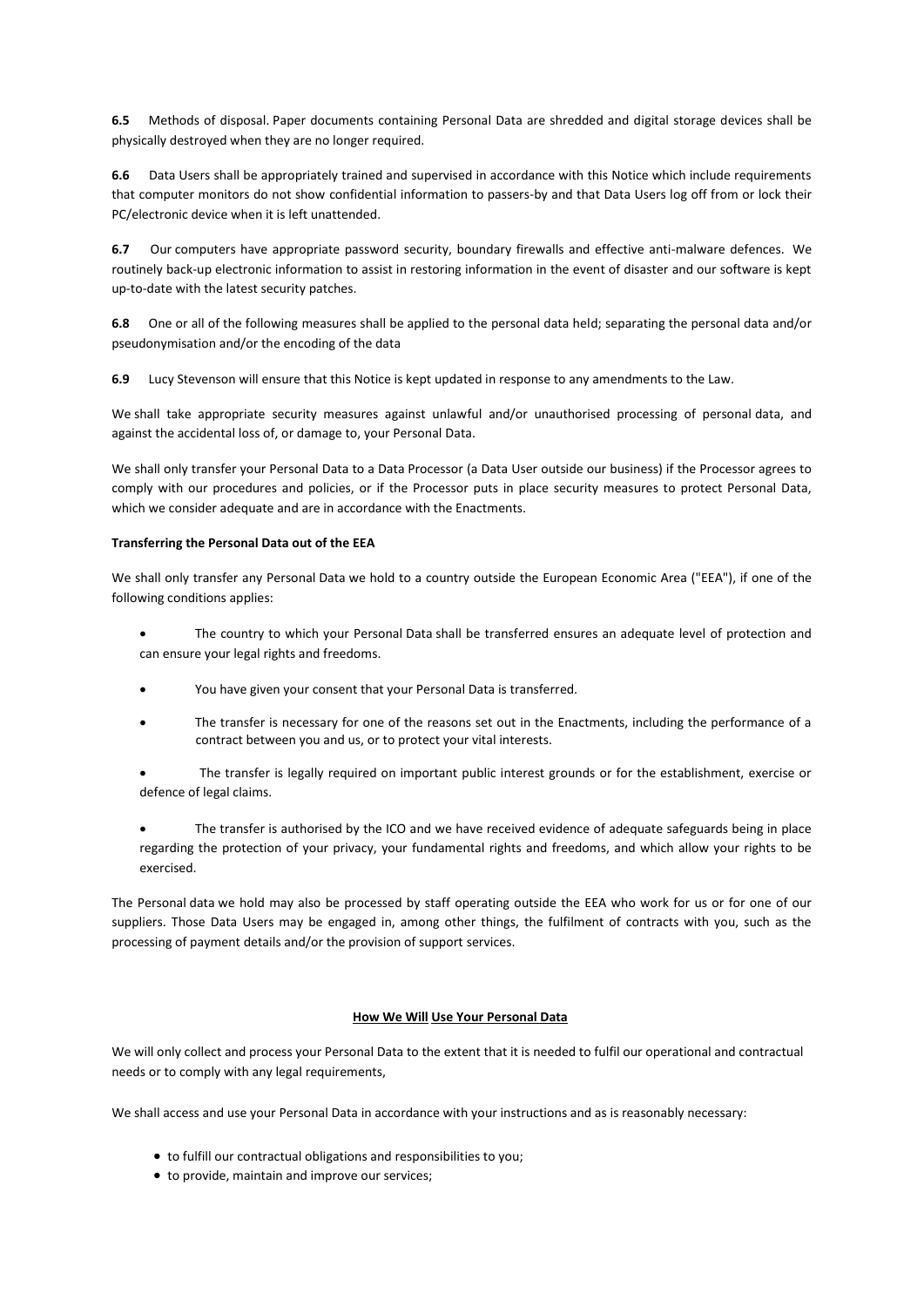- if we intend to use your personal data for the advertising and marketing of our services and/or the services of our affiliates. We shall seek your separate express consent and you are entitled to opt out of these services at any time; and
- to respond to your requests, queries and problems;
- **to** inform you about any changes to our services and related notices, such as security and fraud notices.
- •

# **When We May Share Your Personal Data**

There are times when we may need to share your Personal Data. This section discusses how and when we might share your Data.

In the course of us fulfilling our role it will be necessary for us to disclose your Personal Data in certain situations:

- In our role we may need to share your Personal Data with certain bodies to fulfill our contract with you such as your suppliers, contractors and sub-contractors, HMRC, ICB and other governmental, regulatory bodies.
- We use the following software provider to process electronic data, including personal data. This provider states that it is GDPR compliant and/or applies equivalent/adequate safeguards. It's privacy notice can be found on the attached link :
	- a. Xero (accounting & payroll software) : <https://www.xero.com/uk/campaigns/xero-and-gdpr/>
	- b. Dropbox (file and storage management) : [https://www.dropbox.com/en\\_GB/security/GDPR](https://www.dropbox.com/en_GB/security/GDPR)
- We use secure external servers to process/store our electronic records, including your Personal Data which are maintained by Dropbox. See link above.
- There may also be situations in which it is necessary for us to disclose your Personal Data to other third parties, which include but are not limited to : HMRC, Your Pension Company, The Pension Regulator
- If we are under a duty to disclose or share your Personal Data in order to comply with any legal obligation, lawful requests, court orders and legal process.
- To enforce or apply any contract or other agreement with you.
- To protect our rights, property, or safety and that of our employees, members, or others, in the course of investigating and preventing money laundering and fraud.

## **Your Rights and Requests Concerning Your Personal Data**

We will process and manage all your Personal Data in line with your rights; in particular your rights to:

- request access to any data we hold about you;
- prevent the processing of your Personal Data for direct-marketing purposes, if so instructed;
- ask to have inaccurate Personal Data amended;
- be forgotten, and have all relevant Personal Data erased (subject to our overriding legal obligations);
- prevent processing which is likely to cause damage or distress to you or anyone else;
- request certain restrictions on the processing of your Personal Data;
- receive a copy of your Personal Data and/or request a transfer of your Personal Data to another Data Controller;
- not be subject to automated decision making;
- be notified of a data security breach which affects your rights and freedoms, without undue delay;
- if you have provided your express consent that your Personal Data may be processed for marketing and advertising purposes, you are entitled to withdraw that consent. Such a withdrawal will not affect any processing of the data completed before consent was withdrawn; and
- to make certain requests to us concerning how your Personal Data is managed.

## **Access and portability requests**

You are entitled to request access to your Personal Data unless providing a copy would adversely affect the rights and freedoms of others.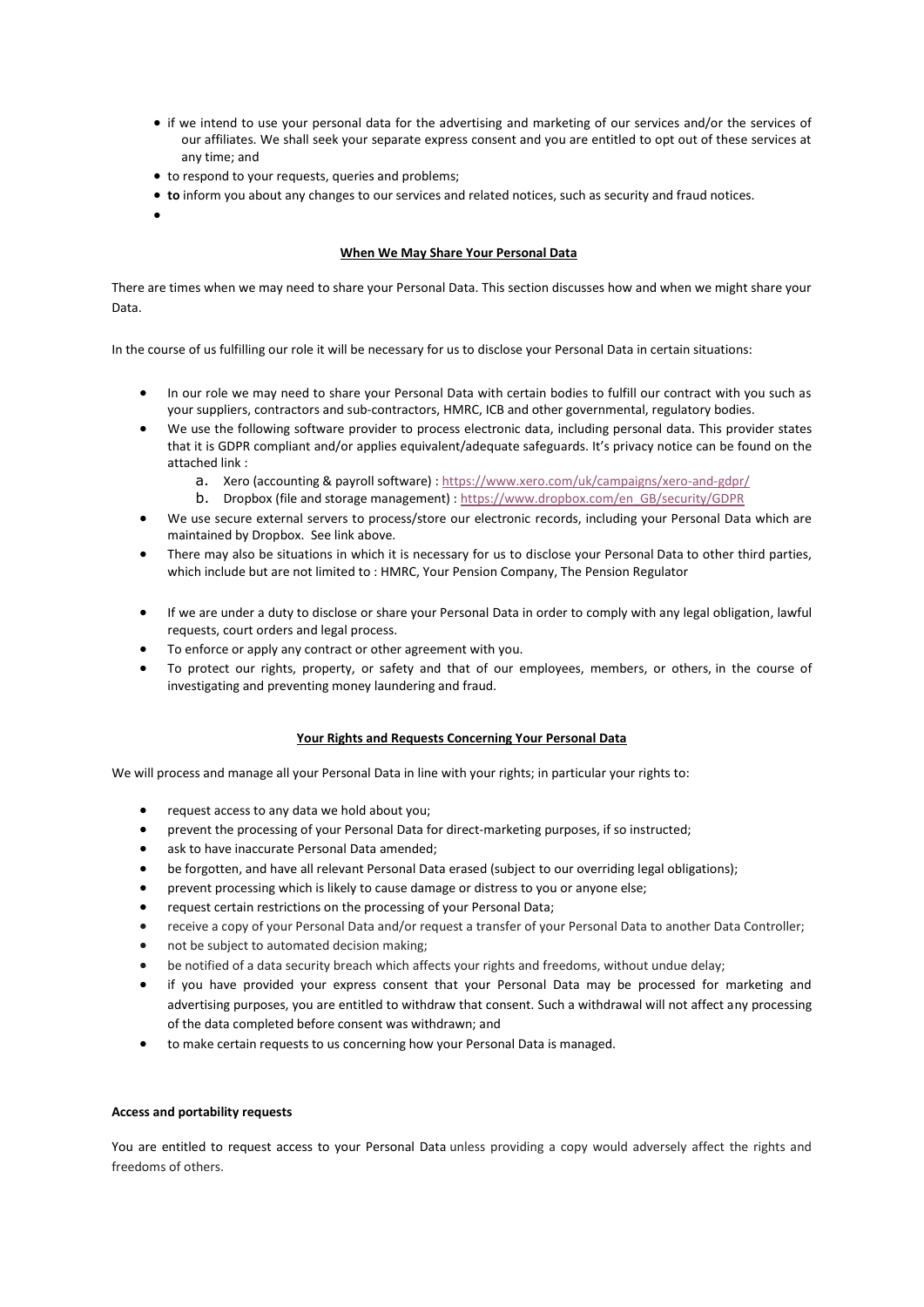You can also request information about the different categories and purposes of data processing; recipients or categories of recipients who receive your Personal Data, details on how long your Personal Data is stored for, information on your Personal Data's source and whether the Data Controller uses automated decision-making.

You also have "Data Portability" rights which includes the right to request a copy of your Personal Data be sent to you or transmitted to another Data Controller.

### **Correction requests**

You are entitled to request we correct or complete your inaccurate or incomplete Personal Data without undue delay and we will update the information and erase or correct any inaccuracies as required.

### **Erasure requests**

You can exercise your "right to be forgotten" and can request we erase your Personal Data. Once receiving a request we must erase the Personal Data without delay, unless an exception applies that permits us to continue processing your data. Details of such exceptions are contained in the Enactments and include situations where we might need to retain the information to carry out our official duties and/or comply with legal obligations and/or for the establishment of exercising or defending legal claims, or it is in the public interest to retain your Personal Data.

### **Restriction requests**

You may request restrictions be applied to the processing of your Personal Data for some specific reasons such as you contest the accuracy of the data, the processing is unlawful or if we no longer need to process your Personal Data. You can also request restrictions be applied if the processing is being done for public interest or third party reasons.

If such a request is received we can continue to store your Personal Data, but may only process it under certain circumstances, such as: you give consent for us to continue processing your data, we need to establish, exercise, or defend legal claims or we need to protect the rights of another individual or legal entity or for important public interest reasons.

#### **Objection requests**

You may also object to your Personal Data being processed under certain circumstances, including for direct marketing purposes and profiling related to direct marketing.

If we receive such an objection we will stop processing your Personal Data unless we can show a compelling legitimate ground for processing your Personal Data which overrides your interests and the basis of your request.

### **Your Telephone Queries and Requests**

When receiving telephone enquiries, in which Personal Data is requested we will only verbally disclose Personal Data held on our systems if we can confirm the caller's identity so as to ensure that the data is only given to a person who is entitled to receive it.

We may suggest that a caller put their request in writing to assist in establishing the caller's identity, and to enable us to clearly record the nature of the request and to assist in further identity checks.

If we have reasonable doubts about the identity of the person making the request, we may request additional information to confirm the caller's identity.

In difficult situations our Data Users may refer a request to their line manager for assistance.

## **Your Written Queries and Requests**

When responding to written requests Personal Data will only be disclosed if we can confirm the identity of the sender and/or sufficient supporting evidence is provided by the sender establishing their identity.